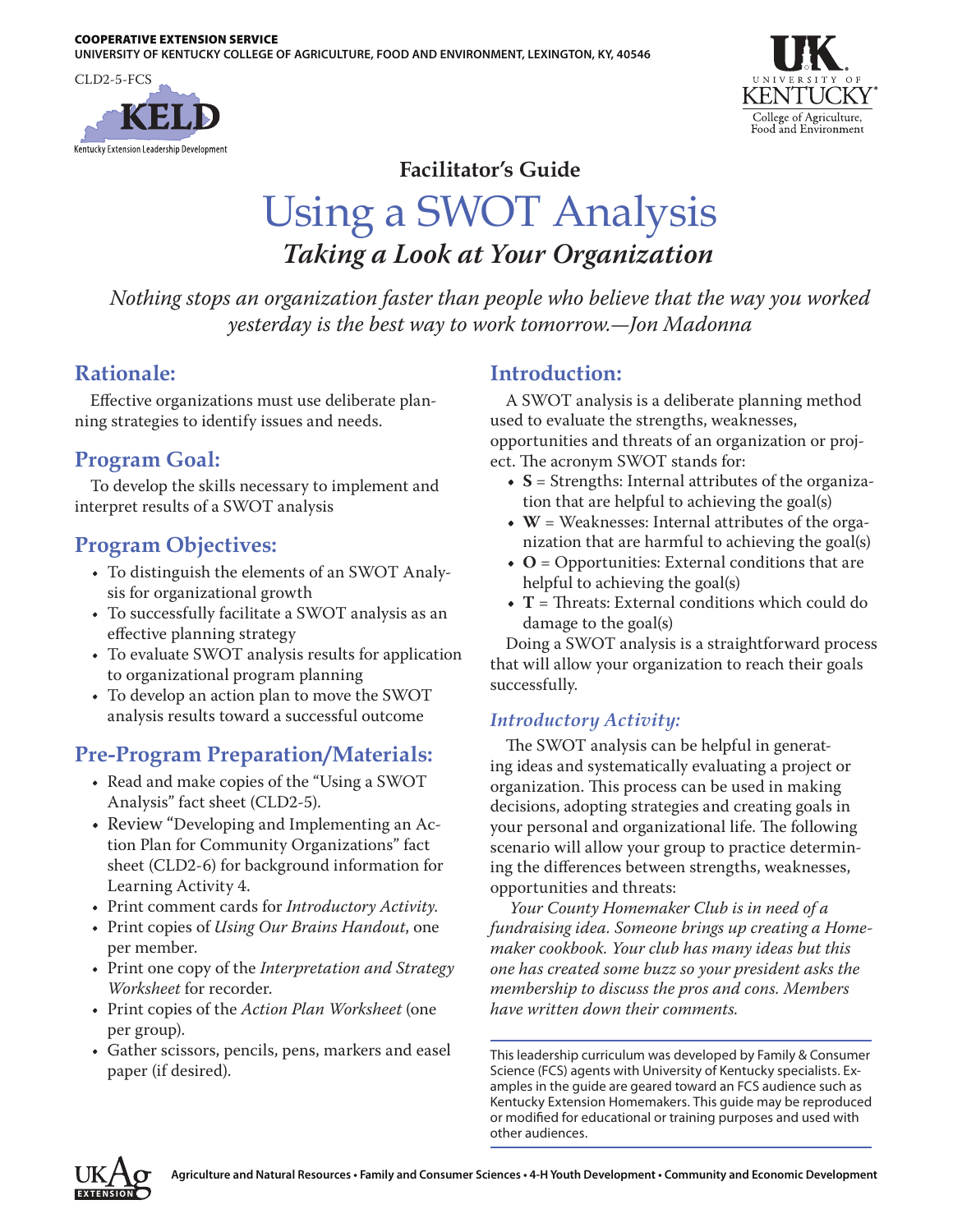#### **Activity Directions:**

- Cut out the comment cards.
- • Label four small containers or baskets with the words "strength," "weakness," "opportunity" and "threat."
- • Shuffle and hand out comment cards to members until they are gone.
- Allow members time to read the comment cards.
- • Ask each member to place comment card(s) in the appropriate container/basket.
- Take turns taking comment cards out of the four container/baskets, and use the following discussion questions as a guide:
	- » Why did you place that card in that particular basket?
	- » Did some comment cards fall into more than one category?
	- » Who needs to be at the table for the discussion? Internal? External?
	- » What are the next steps for the club

#### **Objective 1: To distinguish the elements of an SWOT Analysis for organizational growth**

#### *Learning Activity 1:*

Show a PowerPoint slide (or flip chart paper with a SWOT analysis table illustration) that explains each letter of the acronym SWOT. Clearly review/explain each component of the SWOT analysis (Strengths, Weaknesses, Opportunities, Threats). Ask the audience:

- How do you think a SWOT analysis could be undertaken within your organization?
- How would knowing each of these aspects (Strengths, Weaknesses, Opportunities, Threats) help to improve your organization? **NOTE:** Focus on each of these aspects separately if you have time.

#### **Objective 2: To successfully facilitate a SWOT analysis as an effective planning strategy**

#### *Learning Activity 2: Using Our Brains*

A SWOT analysis is basically a guided brainstorm on a specific topic. Through facilitation, a SWOT analysis uses open-ended questions to create more meaningful discussion.

**Helpful Facilitation Tips:** Let the participants lead, and as facilitator only speak when needed. Have each member use a worksheet to record discussion or utilize easel paper to record for everyone to see.

#### **Scenario:**

*Your County Homemaker Vice President has made a call for each club to do a SWOT analysis of the County* 

*Extension Homemaker Organization. Through the years, the County Homemakers Association has lost membership due to low numbers of first-time members joining and an aging membership. The Vice President would like to attract newcomers and a wider variety of ages. Her goal is to increase membership. Follow the directions below to undertake a SWOT analysis.*

#### **Activity Directions:**

- Read the scenario to the club members.
- Use the SWOT analysis "Using Our Brains Handout" handout as a reference and for taking notes.
- Facilitate the discussion.
- Use the following questions and hints to facilitate discussion if needed:
	- » Be honest and real.
	- » Be constructive while truth telling.
	- » Put your feet in someone else's shoes.
	- » Be open-minded and think outside the box.
	- » Consider changes in society.

#### **Strengths**:

- » What do we do well?
- » What advantages do we have?
- » What are our resources and assets?
- » What do other acknowledge as strengths of our organization?

#### **Weaknesses:**

- » What could we do better?
- » Where are we at risk?

#### **Opportunities:**

- » What do we know about but have not been able to try?
- » Are there any new frontiers that we can explore?

#### **Threats**:

- » Are any of our weaknesses likely to make us vulnerable?
- » What outside issues beyond our control or within that block our progress?
- » Are other like organizations doing anything different?
- » Are there any big changes in our demographics?

#### **Objective 3: To evaluate SWOT analysis results for application to organizational program planning**

#### *Learning Activity 3: Interpreting the Meaning: So What?*

Interpreting a SWOT analysis can be done as a group or by one person. Depending on the group, you can complete the process on-site or off-site. This ac-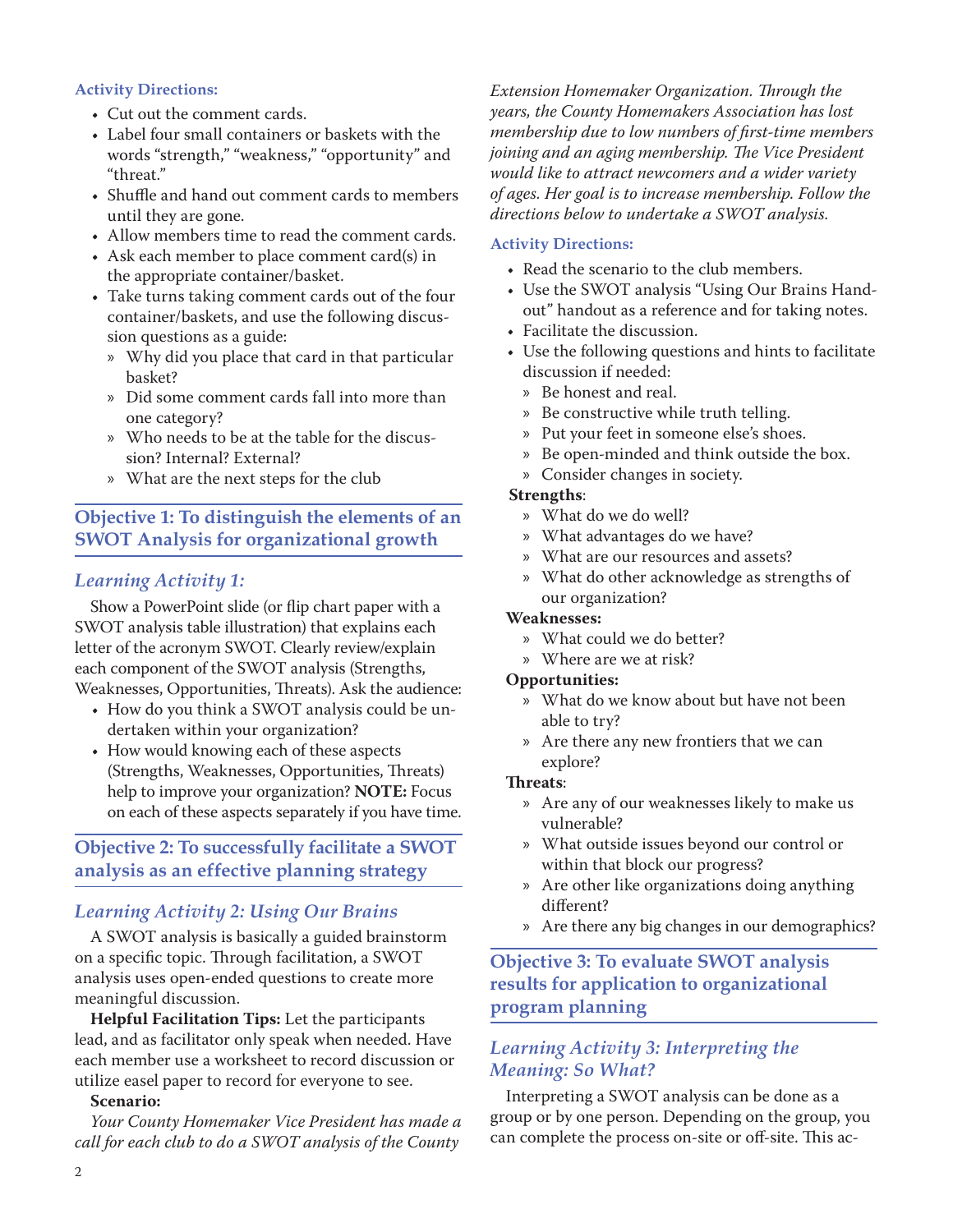tivity involves taking the SWOT analysis "Using Our Brains Handout" outcomes and using the "Interpretation and Strategy Worksheet" to match like themes. An easy way to do this is to match strengths with opportunities and weaknesses with threats.

#### **Activity Directions:**

- The facilitator should identify a recorder.
- The recorder will record the pairs of S/O, W/O and S/T, W/T on the "Interpretation and Strategies Worksheet" or easel paper.
- • Allow participants to discuss strategies for strengths/opportunities and weaknesses/opportunities.
- • Allow participants to discuss strategies for strengths/threats and weaknesses/threats.
- Facilitator should lead discussion of common themes.
- Recorder should make note of discussion.
- Use the following questions to facilitate discussion:
	- » What do these results tell us?
	- » What decisions need to be made?
- • Specifically, you'll want to ask the group the following questions:
	- » How can we leverage each one of our strengths?
	- » How can we improve upon each weakness?
	- » How we can capitalize on each opportunity?
	- » How can we minimize each threat?
	- » Are we ready to proceed?
	- » If yes, then what is our first step of action?
	- » If not, what needs to be done before we can proceed?

#### **Objective 4: To develop an action plan to move the SWOT analysis results toward a successful outcome**

#### *Learning Activity 4: Application to Action: Creating an Action Plan*

Successful organizations build on their strengths, correct their weaknesses and protect against internal vulnerabilities and external threats. Through conducting the SWOT analysis in Activity 2 "Using Our Brains," club members have identified the strengths, weaknesses, opportunities and threats of the County Extension Homemaker Organization in regard to membership. Through Activity 3, members interpreted the SWOT analysis utilizing the SWOT "Interpretation and Strategy Worksheet" to further understand steps that can be taken to proceed

with increasing membership. In this activity, participants will create an action plan using the strategies identified in Learning Activity 3. An indication of a successful organization is the ability to take appropriate action when needed. The action plan is useful to define the goals within a timeframe with specific activities and outcomes. Participants will focus on attainable results. The action plan should be written in a "SMART" format. SMART is an acronym for: specific, measurable, action-oriented, realistic and time-sensitive. Writing all objectives, goals and action steps in a SMART format will ensure that they are worded in such a format as to be easily accomplished.

### **Build an Action Plan using SMART Goals**

- **• S**pecific
- **• M**easurable
- **• A**ction-Oriented
- **• R**ealistic
- **• T**ime-Sensitive

#### **Activity Directions:**

- Review "Developing and Implementing an Action Plan for Community Organizations" fact sheet for background information.
- • Facilitate the group working through the action plan worksheet.
- • Utilize the "Using Your Brains Worksheet" and the "Interpretation and Strategies Handout" to complete the action plan.
- Discuss what actions can be taken to accomplish the objective of increasing membership.
- As a group, choose at least three goals to map out on the action plan worksheet. (See the example on the action plan worksheet.)
- $\bullet$  If the group is large (over 15 individuals), ask participants to break into groups of three to five people.
- After the action plan is completed, the facilitator may choose to lead a discussion using the following questions:
	- » Are the strengths, weaknesses, opportunities and threats of the organization visible in the action plan?
	- » Are the strategies discussed in Activity 2 (how to leverage each strength) visible in the action plan?
	- » How could this action plan benefit the organization?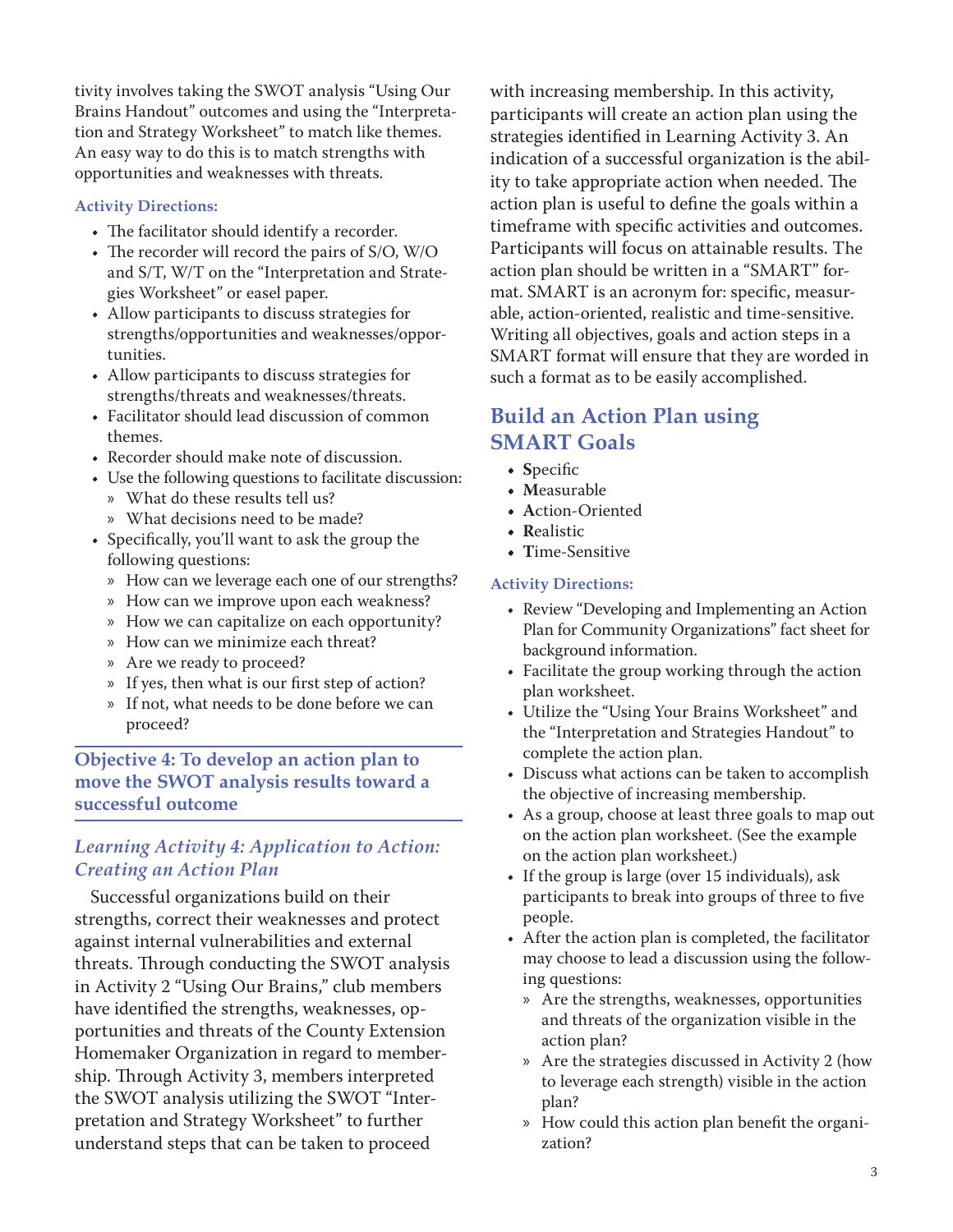- » How can an organization make sure the action plan is carried out?
- » How can we utilize this process in our own club or community?

#### **Summary**

A SWOT analysis is a very useful planning tool for groups, organizations and communities. It is important to understand what a SWOT analysis is, how to successfully facilitate one, and how to apply the results once the analysis is finished. When done successfully, this process can assist anyone in reaching their goals.

#### **References:**

- Impact Alliance (2000). *User's guide for SWOT analysis.* Found at: [http://www.impactalliance.org/](http://www.impactalliance.org/file_download.php?location=S_U&filename=10227014460SWOT_Guide.pdf) [file\\_download.php?location=S\\_U&filename=102270](http://www.impactalliance.org/file_download.php?location=S_U&filename=10227014460SWOT_Guide.pdf) [14460SWOT\\_Guide.pdf](http://www.impactalliance.org/file_download.php?location=S_U&filename=10227014460SWOT_Guide.pdf).
- Empowering Leaders in KY, (ELK). [http://www.ca.uky.](http://www.ca.uky.edu/kccl/elk.php) [edu/kccl/elk.php.](http://www.ca.uky.edu/kccl/elk.php)
- SWOT Strategies Worksheet, accessed at [http://](http://www.amces.com/resources.htm) [www.amces.com/resources.htm](http://www.amces.com/resources.htm).
- Developing and Implementing an Action Plan for Community Organizations: Giving New Direction to Established Organizations KELD factsheet, Ken Culp, III, Ph.D.

Developed by: Melissa Goodman, Hickman Co. FCS agent, and Kristina G. Ricketts, Leadership Development Specialist, UK

Educational programs of Kentucky Cooperative Extension serve all people regardless of race, color, age, sex, religion, disability, or national origin. Issued in furtherance of Cooperative Extension work, Acts of May 8 and June 30, 1914, in cooperation with the U.S. Department of Agriculture, M. Scott Smith, Director, Land Grant Programs, University of Kentucky College of Agriculture, Lexington, and<br>Kentucky State Universi tional or nonprofit purposes only. Permitted users shall give credit to the author(s) and include this copyright notice. Publications are also available on the World Wide Web at www.ca.uky.edu.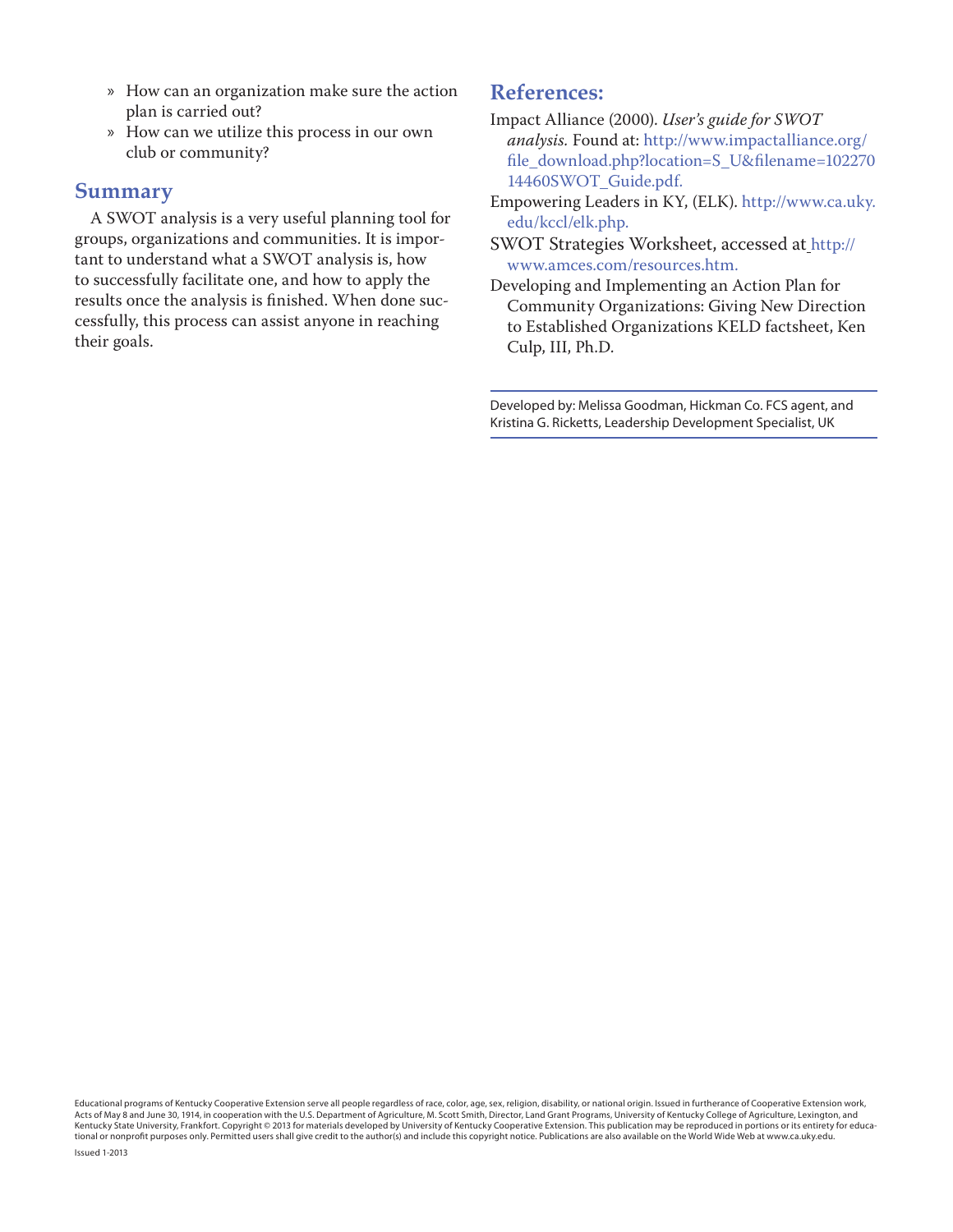# Comment Cards

# **(Cut out cards for use with Introductory Activity.)**

| Have access to recipes                                                                               | Recognized as good cooks                             |  |  |  |  |
|------------------------------------------------------------------------------------------------------|------------------------------------------------------|--|--|--|--|
| Have a leadership structure                                                                          | No seed money                                        |  |  |  |  |
| 50% of members don't want to                                                                         | Timeframe: Christmas to send for gifts               |  |  |  |  |
| Some members don't cook anymore                                                                      | Visibility<br>in the community                       |  |  |  |  |
| Raise funds for camp scholarships                                                                    | Develop cohesion among the membership                |  |  |  |  |
| The organization down the<br>road creating a cook book                                               | Economic climate may show<br>lack of cook book sales |  |  |  |  |
| Cook book company requires a<br>down payment by certain date                                         | Secretary types fast                                 |  |  |  |  |
| Comment Cards Suggested Answer Sheet: Some cards may fit more than one category.<br><b>Strengths</b> |                                                      |  |  |  |  |

Have access to recipes, Recognized as Good Cooks, Have a Leadership Structure, Secretary types fast

#### **Weaknesses**

 Have no seed money, 50% of members don't want to, Timeframe: Christmas to send for gifts, Some members don't cook anymore **Opportunities**

 They would become more visible in the community, they could raise funds for camp scholarships, it would develop cohesion among the membership

#### **Threats**

 The church down the road creating a cook book, Economic Climate may show lack of cook book sales, Cook Book Company requires a down payment by certain date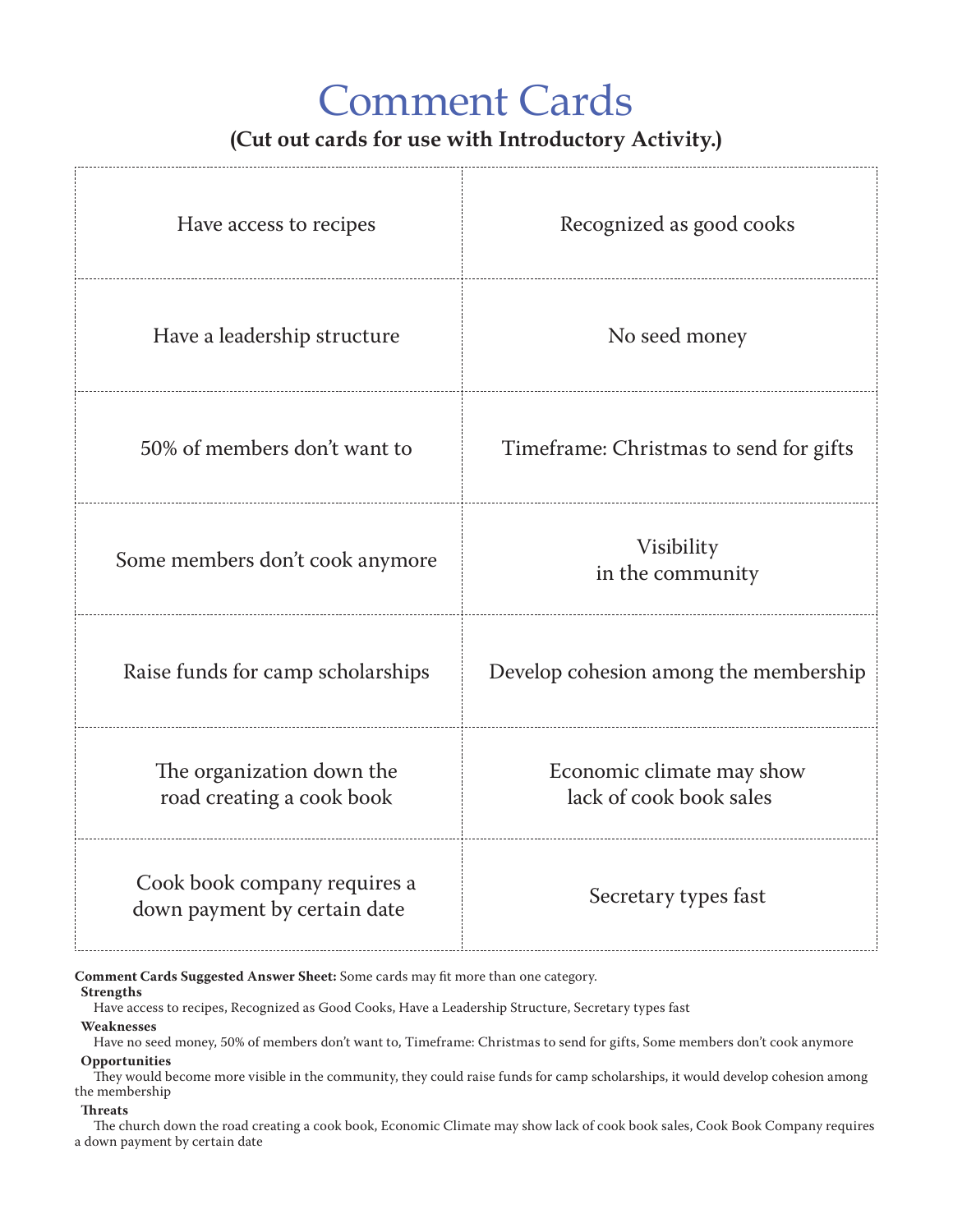# **Using Our Brains Handout**

SUBJECT: \_\_\_\_\_\_\_\_\_\_\_\_\_\_\_\_\_\_\_\_\_\_\_\_\_\_\_\_\_\_\_\_\_\_\_\_\_\_\_\_\_

OBJECTIVE: \_\_\_\_\_\_\_\_\_\_\_\_\_\_\_\_\_\_\_\_\_\_\_\_\_\_\_\_\_\_\_\_\_\_\_\_\_\_\_

|                         | <b>HELPFUL</b>                     |                            | <b>HARMFUL</b>             |  |
|-------------------------|------------------------------------|----------------------------|----------------------------|--|
|                         |                                    | To achieving the Objective | To achieving the Objective |  |
| <b>External Factors</b> | <b>Outside of the Organization</b> |                            |                            |  |
| <b>Internal Factors</b> | e Organization<br>Inside of th     |                            |                            |  |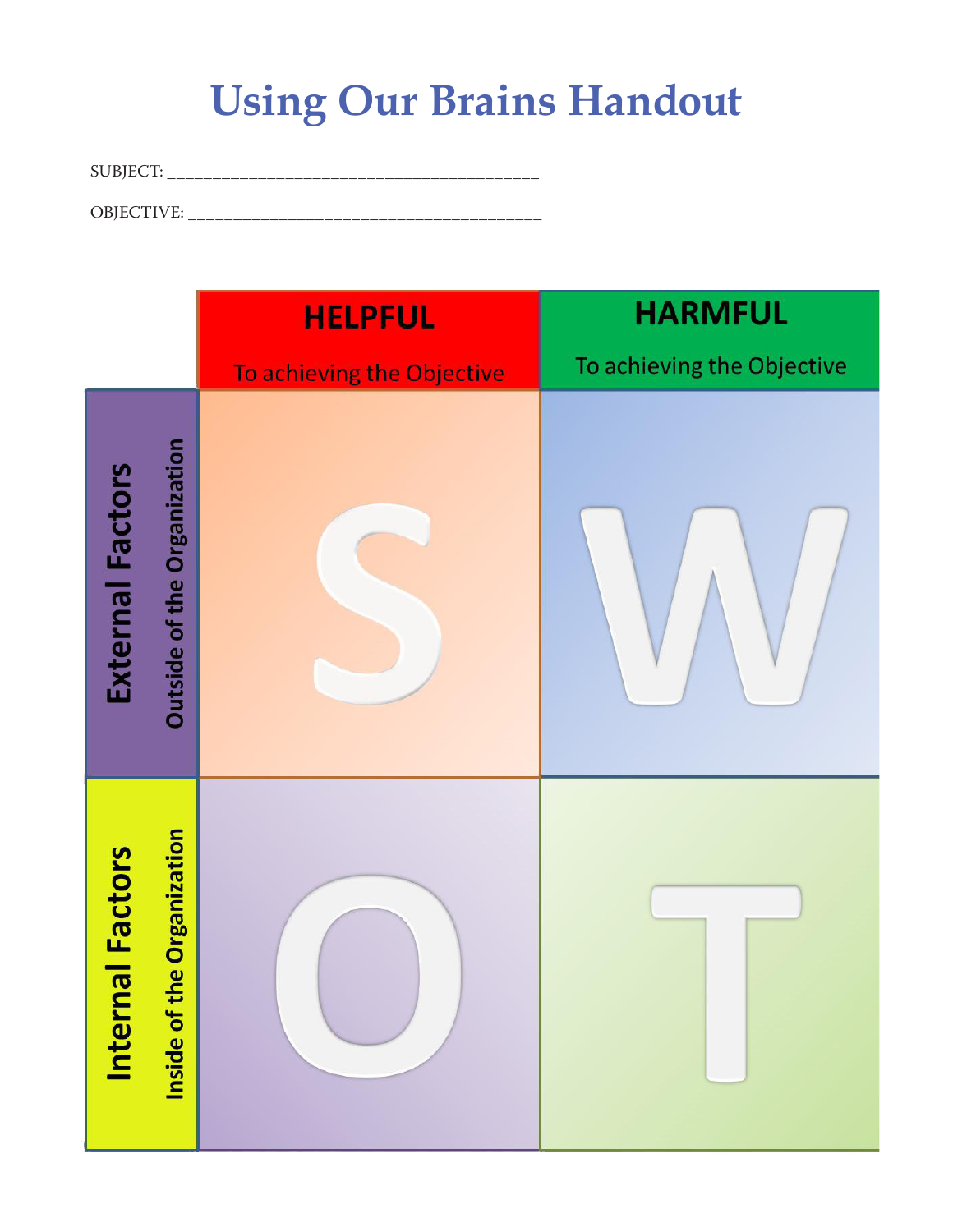# **Interpretation and Strategy Worksheet**

**Instructions:** Take your top three SWOT items and insert them in the appropriate box in this chart. Then, proceed to fill in the matrix.

| <b>SWOT - List top three</b>                                                |                                                                                      |                                                           |                                                                |  |  |  |  |  |
|-----------------------------------------------------------------------------|--------------------------------------------------------------------------------------|-----------------------------------------------------------|----------------------------------------------------------------|--|--|--|--|--|
| <b>Strengths (S)</b>                                                        | <b>Weakness (W)</b>                                                                  | <b>Opportunities (O)</b>                                  | Threats (T)                                                    |  |  |  |  |  |
| $\vert$ 1                                                                   | $\mathbf{1}$                                                                         | $\mathbf{1}$                                              | $\mathbf{1}$                                                   |  |  |  |  |  |
| $\overline{2}$                                                              | $\overline{2}$                                                                       | $\overline{2}$                                            | $\overline{2}$                                                 |  |  |  |  |  |
| 3                                                                           | $\overline{3}$                                                                       | $\overline{3}$                                            | 3                                                              |  |  |  |  |  |
|                                                                             |                                                                                      |                                                           |                                                                |  |  |  |  |  |
|                                                                             |                                                                                      | <b>List top three SWOT strategies</b>                     |                                                                |  |  |  |  |  |
| <b>SO Strategies</b><br>Use strengths to take<br>advantage of opportunities | <b>WO Strategies</b><br>Overcome weakness<br>by taking advantage of<br>opportunities | <b>ST Strategies</b><br>Use strengths to avoid<br>threats | <b>WT Strategies</b><br>Minimize weakness and<br>avoid threats |  |  |  |  |  |
| $\mathbf{1}$                                                                | $\mathbf{1}$                                                                         | $\mathbf{1}$                                              | $\mathbf{1}$                                                   |  |  |  |  |  |
| $\overline{2}$                                                              | $\overline{2}$                                                                       | $\overline{2}$                                            | $\overline{2}$                                                 |  |  |  |  |  |
| $\mathsf{3}$                                                                | $\overline{3}$                                                                       | $\overline{3}$                                            | $\overline{3}$                                                 |  |  |  |  |  |